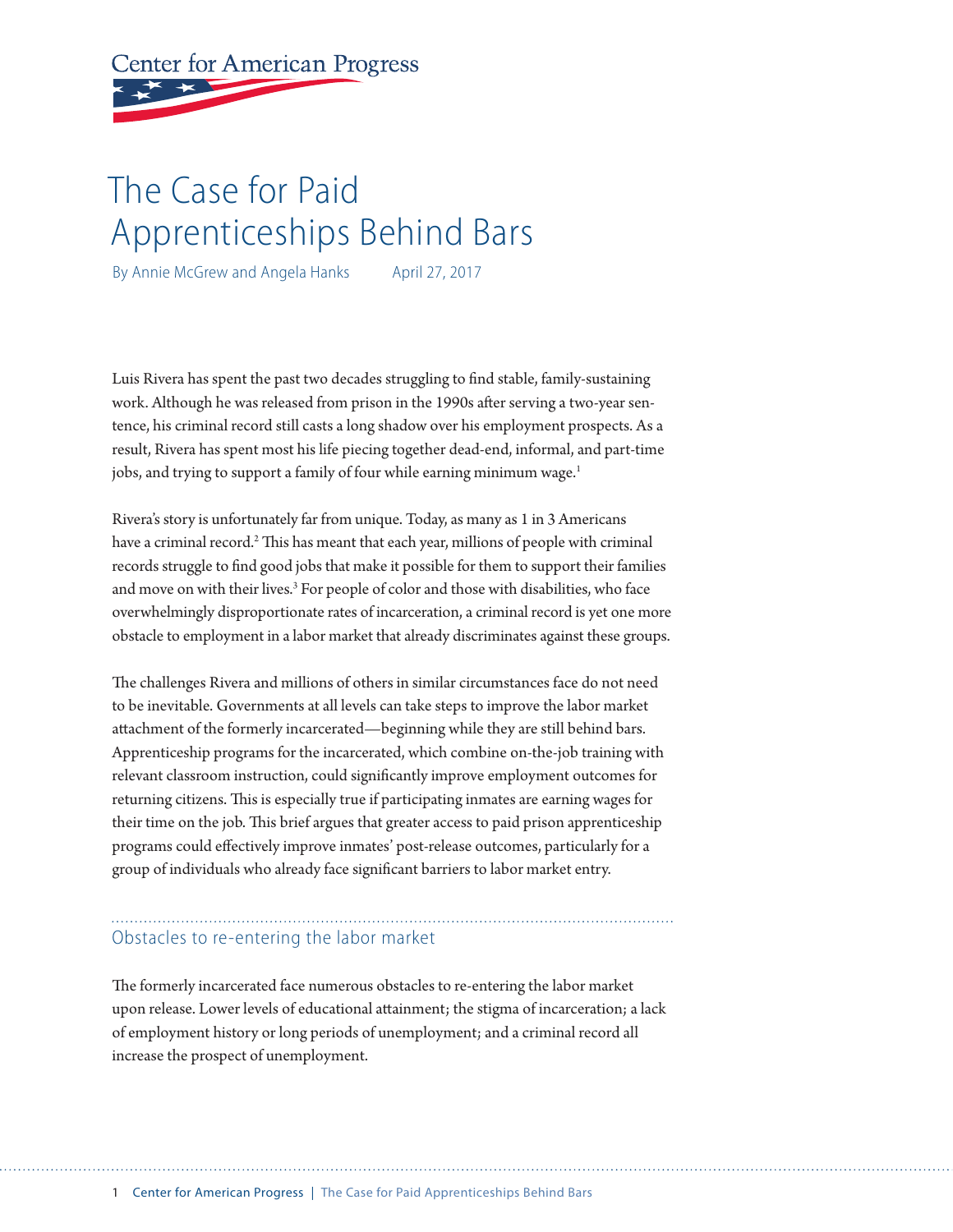Certain populations, such as people of color and those with disabilities, are disproportionally affected by mass incarceration. (see Figure 1) African Americans, for example, represent 13 percent<sup>4</sup> of the national population while representing a startling 35 percent of the incarcerated population.<sup>5</sup> Additionally, although women make up a small share of the incarcerated,<sup>6</sup> African American women are overrepresented, making up 21 percent of incarcerated women<sup>7</sup> but only 13 percent of women nationwide.<sup>8</sup> Decades of policies promoting mass incarceration have disproportionately ensnared these groups in the criminal justice system.<sup>9</sup>



The stigma associated with having a criminal record affects nearly one-third of the U.S. adult working-age population.<sup>10</sup> Roughly 60 percent<sup>11</sup> of the almost 650,000 inmates<sup>12</sup> released from prison each year are unemployed one year after release. Having a criminal record can be an immediate barrier to employment. Research shows that employers are 50 percent less likely to hire or extend a callback to someone with a criminal record.<sup>13</sup>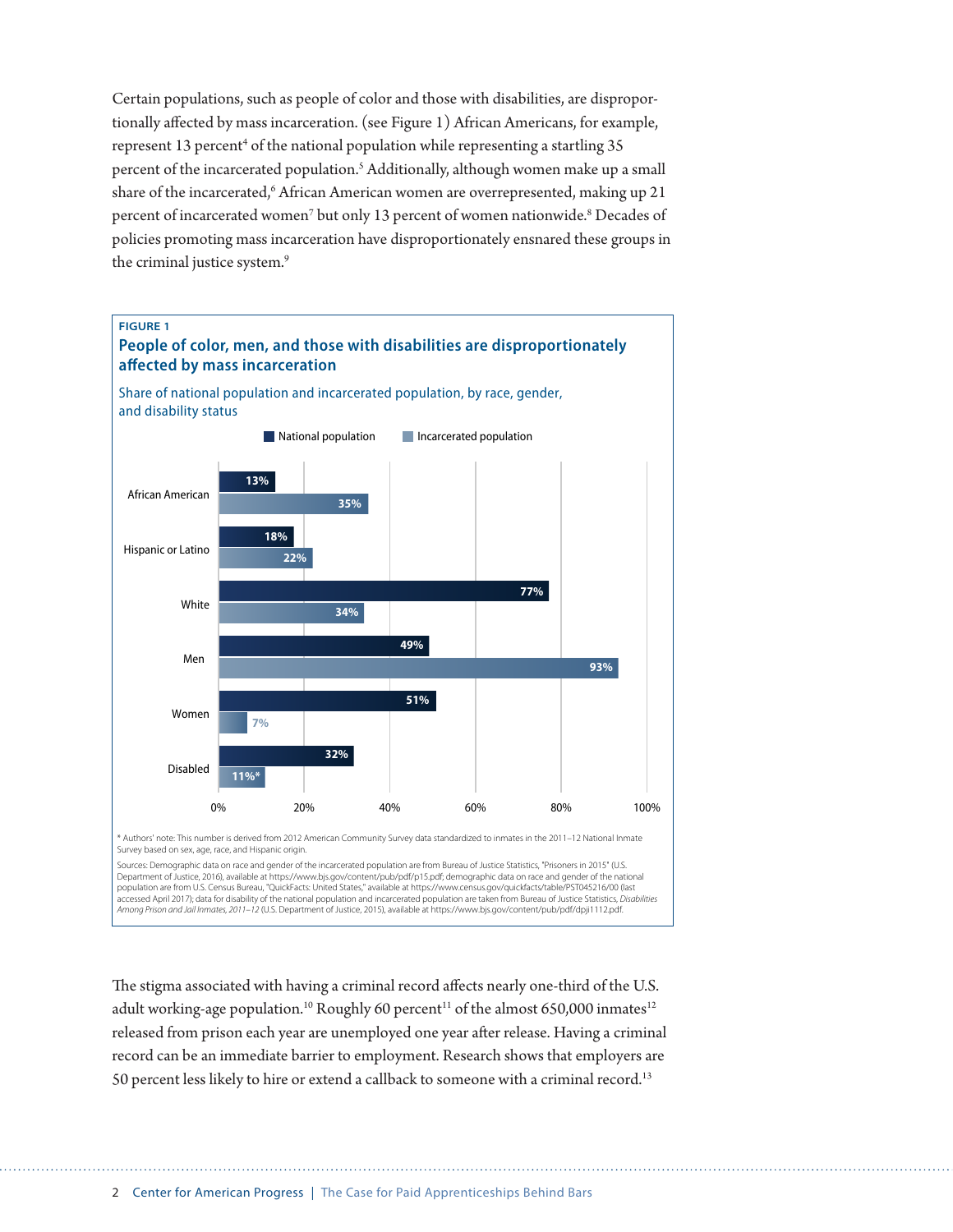Additionally, data indicate that unemployment is not just a short-term effect of incarceration: It can continue to be a barrier years after release. Even five years post-release, 67 percent of the formerly incarcerated remain either unemployed or underemployed.14

The stigma of having a criminal record is especially harmful to those who are parents; nearly half of U.S. children now have a parent with a criminal record.15 The effects of having a criminal record are also substantially more injurious for African Americans, who are 50 percent less likely to receive a callback or job offer than someone with a criminal record who is white.16

There is a clear need for policies and programs that help inmates gain employment post-release. Research indicates that meaningful employment soon after release is key to former inmates' long-term success. A 2008 Urban Institute study examining employment outcomes for the formerly incarcerated found that employment post-release decreases the likelihood of recidivism, particularly if it is secured shortly after release and is well-paying.17 The study found that the higher the wages earned by formerly incarcerated individuals two months post-release, the less likely it was that those individuals would return to prison eight to 10 months after release. For example, individuals who made more than \$10 an hour were 50 percent less likely to return to prison than those making less than \$7 an hour.<sup>18</sup>

#### **FIGURE 2**

## **The incarcerated population has significantly lower educational attainment than the national population**

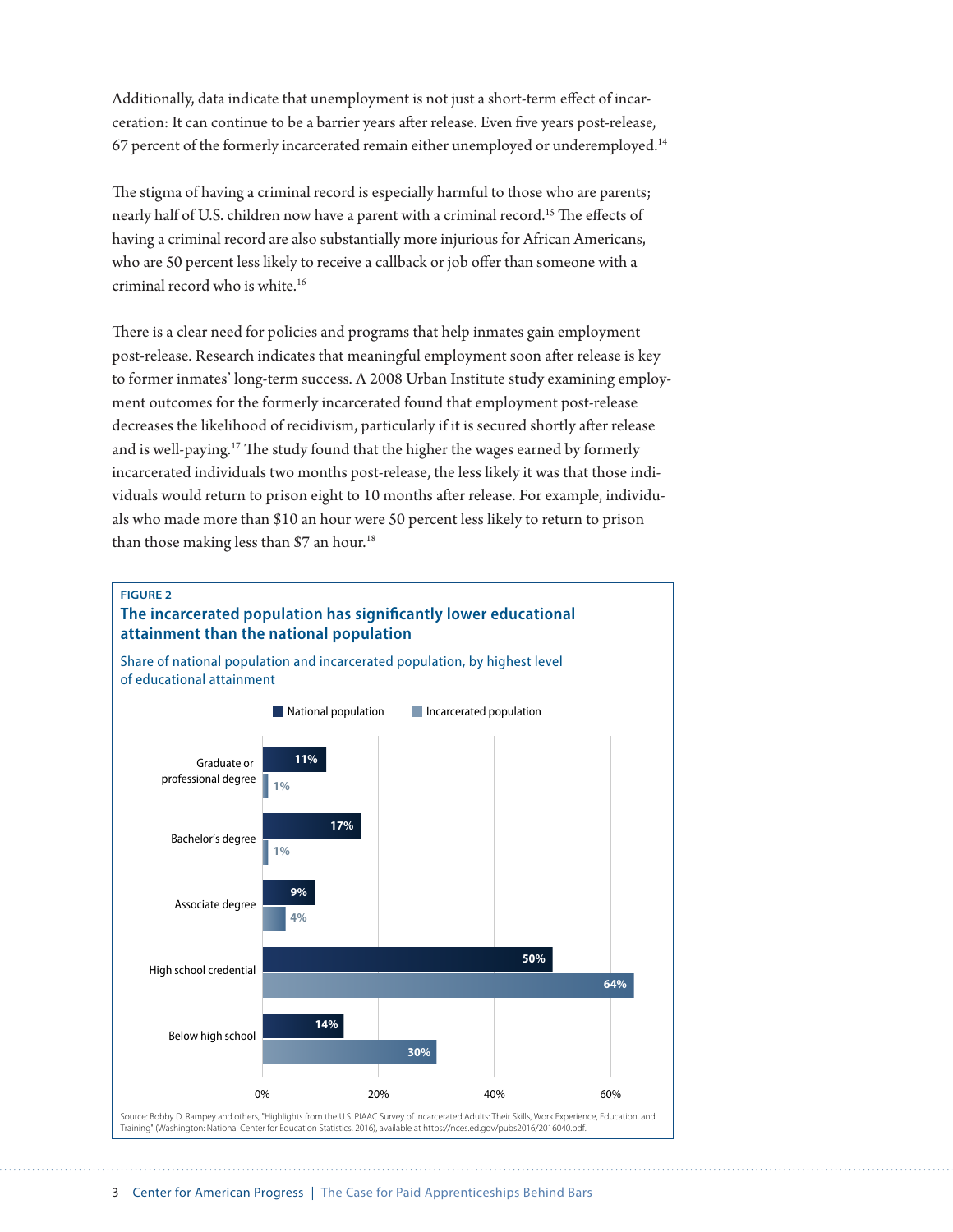Educational attainment is a barrier to employment as well. Individuals who are incarcerated have lower levels of educational attainment, putting them at greater risk of unemployment once they are released. A startling 94 percent of incarcerated people have a high school diploma or less, while only 64 percent of the U.S. adult population is in the same position. (see Figure 2) Among African Americans, this figure rises to 96 percent. (see Figure 3) What's more, 37 percent of the U.S. adult population holds an associate degree or higher, while only 6 percent of the incarcerated population holds the same degree. (see Figure 2)



Research suggests that prison education programs, including apprenticeships and other vocational and academic programs, are successful in reducing recidivism and improving inmates' labor market outcomes post-release.<sup>19</sup> A 2013 study found that incarcerated individuals who participated in prison education programs were 43 percent less likely to return to prison than those who did not participate. Additionally, those who participated in vocational training programs were almost 30 percent more likely to be employed after release than those who did not receive training.<sup>20</sup>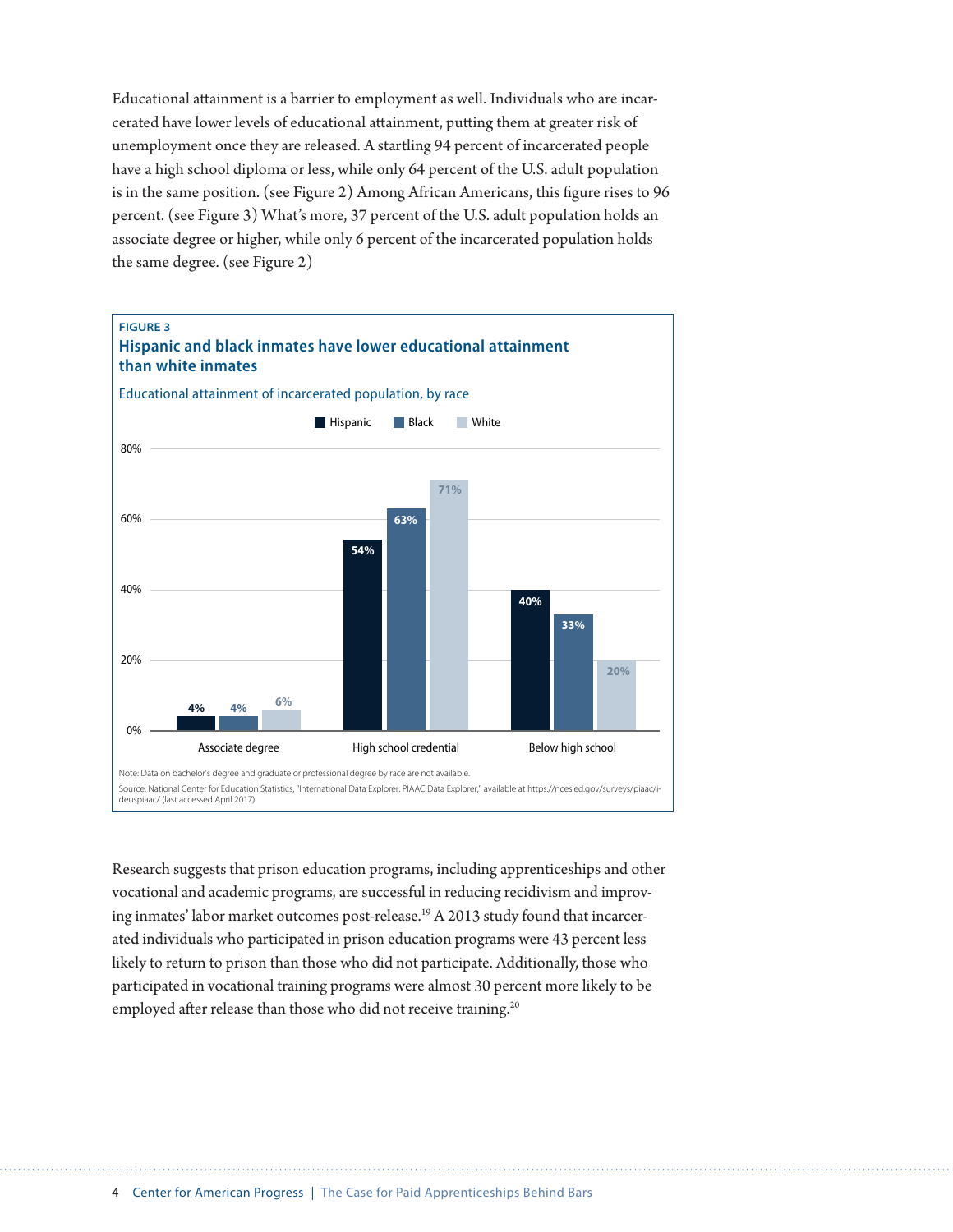Despite promising research on the positive impact of prison education programs, educational opportunities within prison are scarce and have decreased over the past few decades.21 A 2002 study by the Urban Institute found that inmate participation in vocational training declined from 31 percent to 27 percent between 1991 and 1997, and that participation in educational programs declined by seven percentage points from 42 percent to 35 percent—over the same period.<sup>22</sup> One factor contributing to this decline was Congress' 1994 decision to remove inmates' access to Pell Grants. This led to a 44 percent decrease in participation in postsecondary educational programs within just one year and the closure of about half of existing postsecondary education programs in correctional facilities.<sup>23</sup>

The decline in prison education and vocational programs was further precipitated during the 1990s and early 2000s due to the rapid increase of the prison population; decreased federal funding for prison education programs; frequent transferring of inmates from one facility to another; and a greater focus on short-term substance abuse and anger management programs.<sup>24</sup> More recently, during the Great Recession, states significantly decreased spending on prison education programs with the sharpest cuts occurring in states with the most inmates.<sup>25</sup>

There has been recent progress: In 2015, the U.S. Department of Education announced it was launching a pilot program to test whether access to financial aid causes more incarcerated people to participate in postsecondary education programs while incarcerated. However, the pilot is limited to only a small fraction of federal and state facilities nationwide.<sup>26</sup>

# Working while incarcerated

Many people work while incarcerated. More than half<sup>27</sup> of the 1.5 million<sup>28</sup> individuals incarcerated in state and federal facilities work while in prison. According to the most recent prison census, the vast majority—74 percent—of participants work in facility support, while others participate in public works assignments or prison industries.<sup>29</sup>

Individuals who are incarcerated are not statutorily exempt from the Fair Labor Standards Act of 1938, or FLSA,which requires employers to pay most workers at least the federal minimum wage.34 However, the courts have generally ruled that such workers are excluded from FLSA protections.<sup>35</sup> In interpreting who is covered under the FSLA, the test applied by the courts is to determine if an employment relationship exists between the two entities. Since inmates can be forced to work under the 13th Amendment, and prisons do not have usual employer rights such as hiring and firing, courts have generally ruled that inmates and prisons do not constitute an employment relationship.36 As a result, the overwhelming majority of incarcerated workers are either unpaid or paid well below the minimum wage.<sup>37</sup> Those who do earn a wage are often paid little more than a few cents an hour—raising human rights concerns about the exploitation of free labor.<sup>38</sup>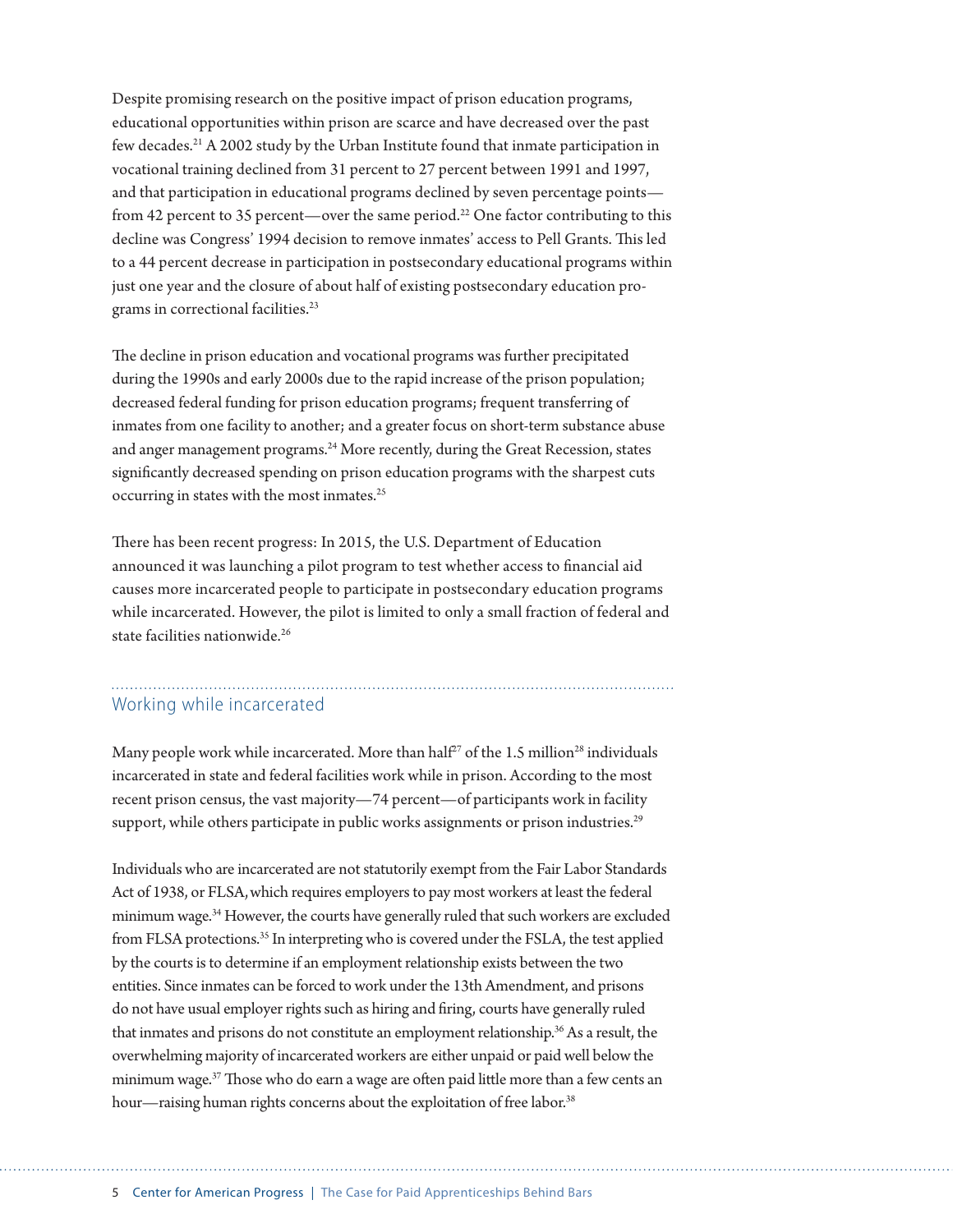# **Employment assignments in prison**

#### **Facility support**

The most common type of prison work is facility support.<sup>30</sup> Inmates who work in facility support perform various maintenance chores, such as cooking, cleaning, laundry, cleric work, and more.

#### **Public works assignments**

The second most common type of prison work is public works assignments.<sup>31</sup> Through public works assignments, inmates work for state or local governments on projects in the public interest, such as picking up trash, tending to parks, or construction on public buildings.

#### **Prison industries**

A small share of inmates work in prison industries that produce goods for government use.<sup>32</sup> The federal prison industry is known as UNICOR, but states often have their own prison industry programs.<sup>33</sup>

# Apprenticeships offer a solution

Where prison work programs fail to offer opportunities for participants to learn skills that will be valuable in the labor market, apprenticeships, which offer paid on-the-job training, may be the solution.<sup>39</sup> These programs could improve individuals' job prospects post-incarceration, thus lowering the chance of recidivism.

In 2016, more than 200,000 workers throughout the country started Registered Apprenticeship, or RA, programs—paid on-the-job training programs that are registered with the U.S. Department of Labor, or DOL—in industries ranging from construction to computer science.<sup>40</sup> What is less well-known is that on average, more than 8 percent of RA entrants each year are individuals who are currently incarcerated.<sup>41</sup> Apprenticeships are unique in that they offer training and work experience that will be valuable to individuals upon their release. Given how successful these programs have been for workers more broadly, they may offer a promising way to help incarcerated individuals secure a good job upon release.<sup>42</sup>

Apprenticeship programs are characterized by extensive learning on the job under the supervision of an experienced worker and supplemented by some classroom instruction. Apprenticeship programs typically consist of 2,000 hours of on-the-job training along with a recommended minimum 144 hours of classroom instruction annually, according to the DOL. Importantly, apprentices are paid for their time on the job and receive incremental wage increases based on time or skills mastery.43 Upon completion, each apprentice graduates with an industry-issued, nationally recognized credential from the DOL.<sup>44</sup> Research commissioned by the DOL shows that these programs are proven to increase participants' wages and provide job opportunities.<sup>45</sup>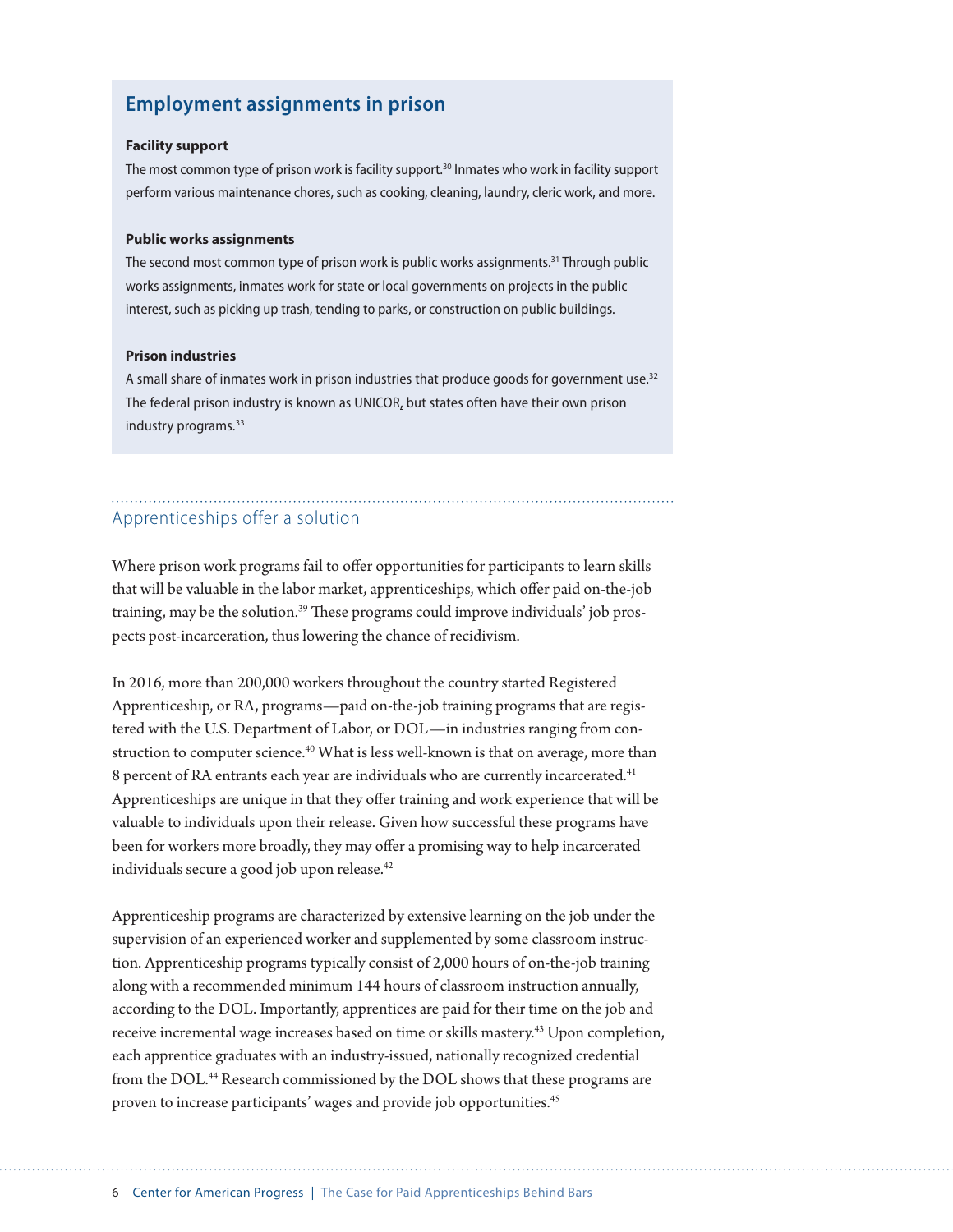Apprenticeships have a long history in the United States, and thanks to recent interest from policymakers, these programs are experiencing a resurgence. In 2014, then-President Barack Obama announced a national goal to double the number of apprentices nationwide in five years.<sup>46</sup> Since then, the number of apprentices has increased by 23 percent.47 The momentum around apprenticeship programs is likely linked to their impressive stats: a 91 percent post-program employment rate and an average annual starting wage of \$50,000 upon program completion.<sup>48</sup>

### Apprenticeships help alleviate barriers to opportunity

Apprentices represent a small but growing share of the working prison population. Since the 2005 corrections census was conducted, the number of incarcerated apprentices has increased by almost threefold. In 2016, more than 9,000 incarcerated individuals enrolled in apprenticeship programs.<sup>49</sup>

Apprenticeships offer the incarcerated population the opportunity to gain valuable skills and a credential that is marketable in the broader labor market. Additionally, apprenticeship programs allow incarcerated individuals to connect with potential employers. Ideally, these programs should help inmate apprentices connect with outside employment opportunities—by partnering with local unions and employers to help connect inmates with jobs prior to release. In addition to the DOL certificate, some apprentice programs offer opportunities for participants to earn industry certifications while incarcerated.50 In some cases, the programs will award transcripts to apprentices who have completed a certain percentage of their program before release, which can be used with outside employers to demonstrate competency.

The Iowa Department of Corrections, or DOC, has experienced success with its recently implemented apprenticeship program. In 2014, the state's DOC transitioned existing prison industry jobs into apprenticeship programs. Today, it sponsors 19 registered apprenticeships across their nine facilities.

The majority of the state's apprentice programs are run through Iowa Prison Industries in occupations such as cabinet making, metal fabrication and welding, screen printing, and computer operations. Since 2015, program participation has increased by more than 700 percent, and the program currently has 277 registered apprentices. Since starting the program, 71 apprentices have completed it. The DOC is working on collecting employment data on all completed apprentices, which will likely be available in the fall. The DOC also works with employers, unions, workforce development boards, and other organizations to help participants secure gainful employment after release.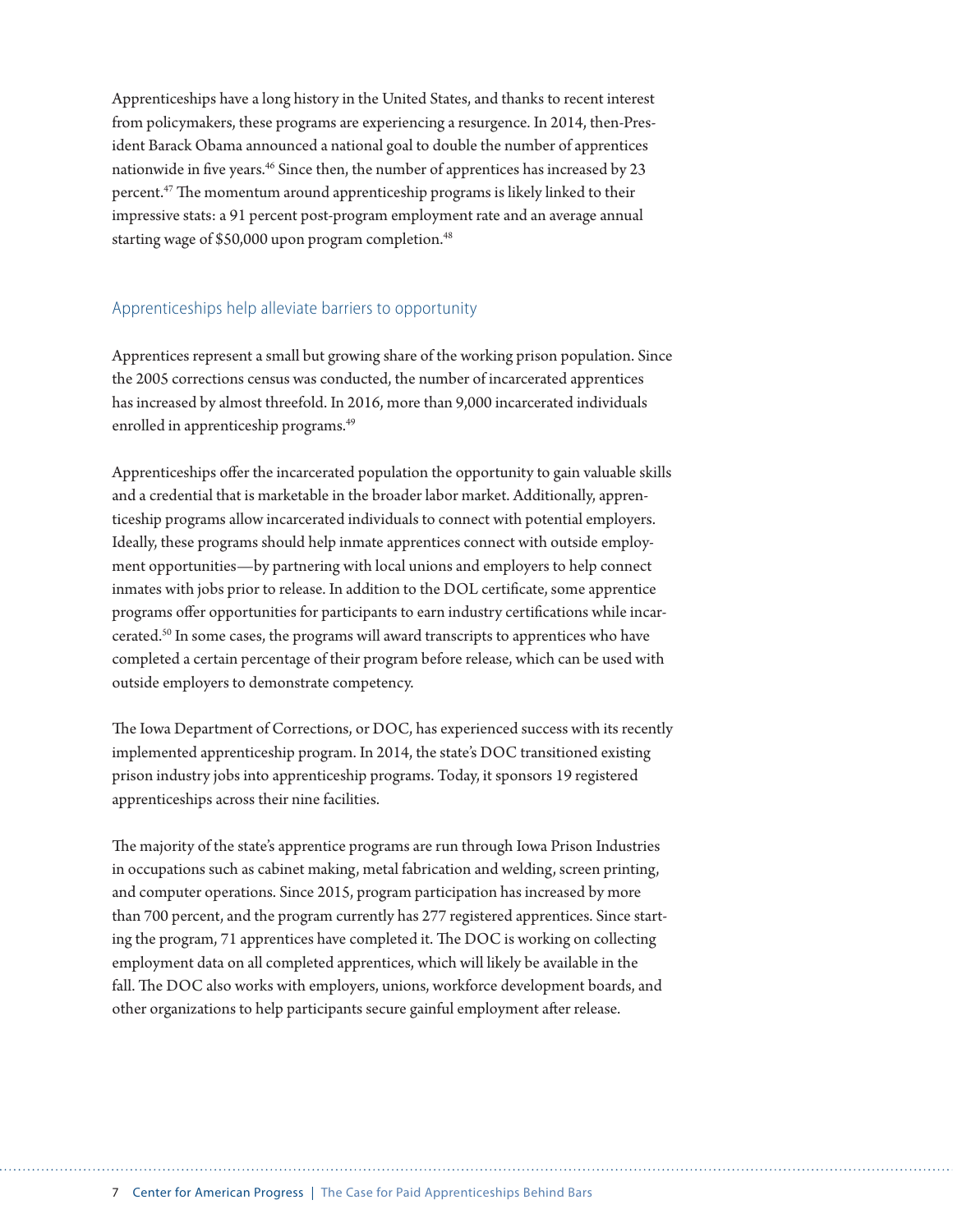As noted above, job-specific training programs such as apprenticeships increase the likelihood of employment post-release by 30 percent and decrease the likelihood of recidivating significantly. For example, the Indiana DOC found that those participating in their prison apprenticeship programs were almost 30 percent less likely to return to prison within three years of release than those who did not participate in program.<sup>51</sup> These findings, along with the findings of a 2012 DOL-commissioned report that concluded the RA program was cost-effective and increased the earnings of participants, suggest that the RA program for inmates would produce similar results. $52$ 

Despite data indicating that inmates want to participate in job training programs, few prisons currently offer them. A study by the National Center for Education Statistics, or NCES, found that only 7 percent of inmates received certificates from a college or trade school while incarcerated, while 29 percent of respondents wanted to obtain these certifications. Again, according to the NCES survey, 39 percent of inmates who indicated they wanted to enroll in an educational program gave as their main reason to do so a desire to "increase the possibilities of getting a job when released." That same survey found that 23 percent of inmates reported having participated in a jobs skills or job training program during their current incarceration, while 14 percent were on a waiting list for entering a job training program.<sup>53</sup> Expanding apprenticeships will help fill this need and more—providing inmates with the job training and work experience to gain employment post-incarceration.

Apprenticeship programs may be even more beneficial for individuals who face multiple barriers to labor market entry, such as racial or other forms of discrimination. Greater access to prison apprenticeship programs could help these individuals improve their skills and obtain a credential that holds value in the labor market, which in turn could help mitigate other barriers to labor market re-entry. Apprenticeship programs—although often male-dominated because they are concentrated in the male-dominated building and construction trades—hold great potential for female inmates as well.<sup>54</sup> While women make up just 7 percent of the incarcerated population in the United States, they represent 13 percent of incarcerated apprentices. (see Figure 4) If these programs are made more available to women who are incarcerated, it can help these women enter well-paid and traditionally male-dominated fields, such as construction, upon release.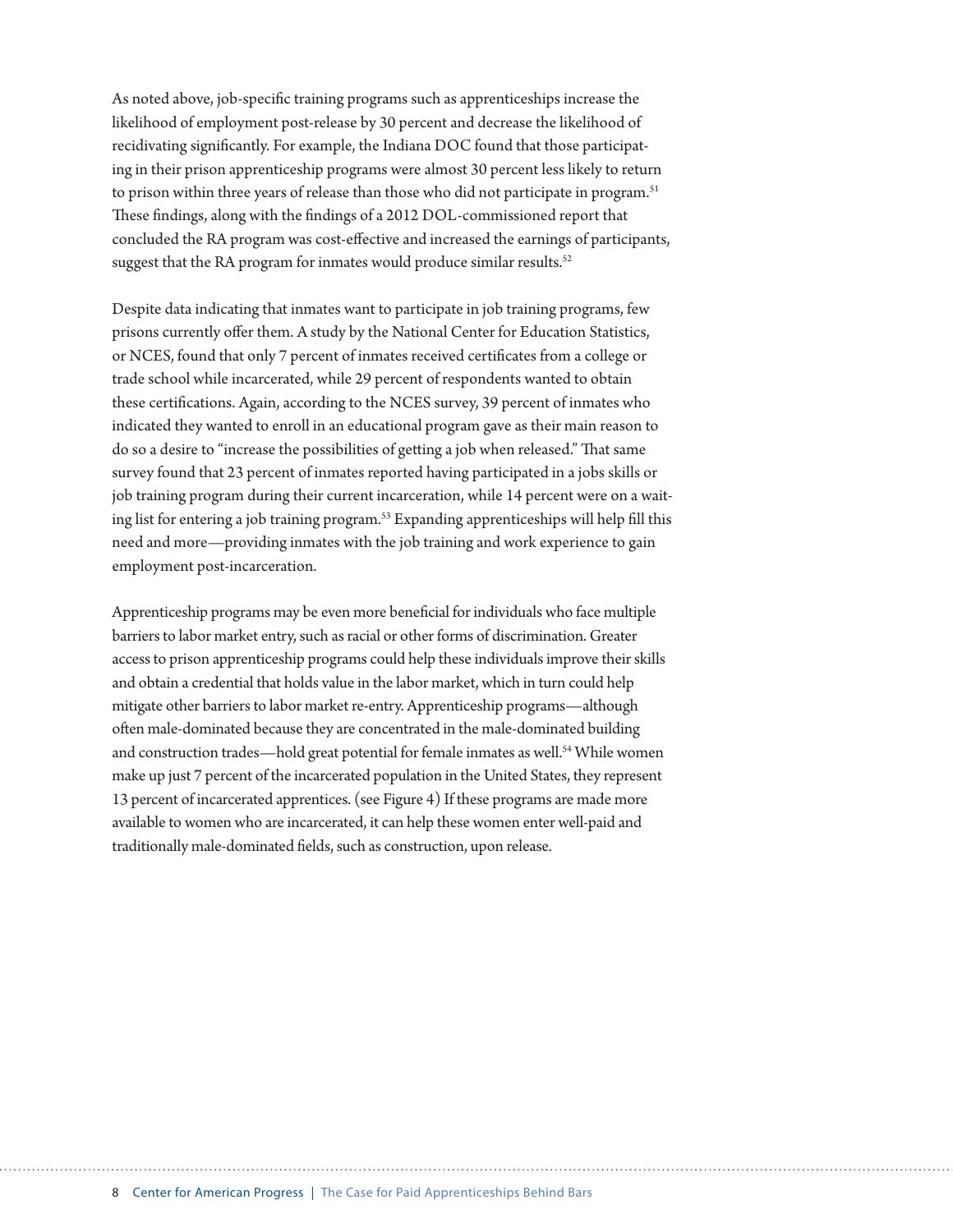

## Apprenticeships are promising—but must pay fair wages

While prison apprenticeships show promise, as currently designed, they suffer the same fundamental flaw as other prison work programs: They are either unpaid or pay well below the minimum wage. In fact, the median starting wage of inmate apprentices from 2008 to 2016 was 7 cents an hour and the median exit wage was 35 cents.<sup>55</sup> (see Table A1 for full wage distribution) By comparison, the average annual salary for an individual who completes an apprenticeship is slightly more than \$50,000.<sup>56</sup> In reality, median wages may be lower than what is reflected here since some states deduct a share of inmate's wages for a variety of purposes, including court fines, victim reparations, and family support. These deductions leave incarcerated workers with an even smaller share of their meager pay.57 Moreover, many programs do not pay apprentices at all. In 2016, 4,800 inmate apprentices started their apprenticeship with no pay and almost 4,900 ended their programs without pay. This has translated to more than 30,000 unpaid new incarcerated apprentices since 2008.<sup>58</sup>

Paying inmate workers at least the minimum wage is not a novel concept. In fact, the Prison Industry Enhancement Certification Program, known as PIECP—which is available to a small share of inmates—already pays inmates the prevailing wage.<sup>59</sup> Unfortunately, high deductions mean that these workers also take back very low wages.<sup>60</sup>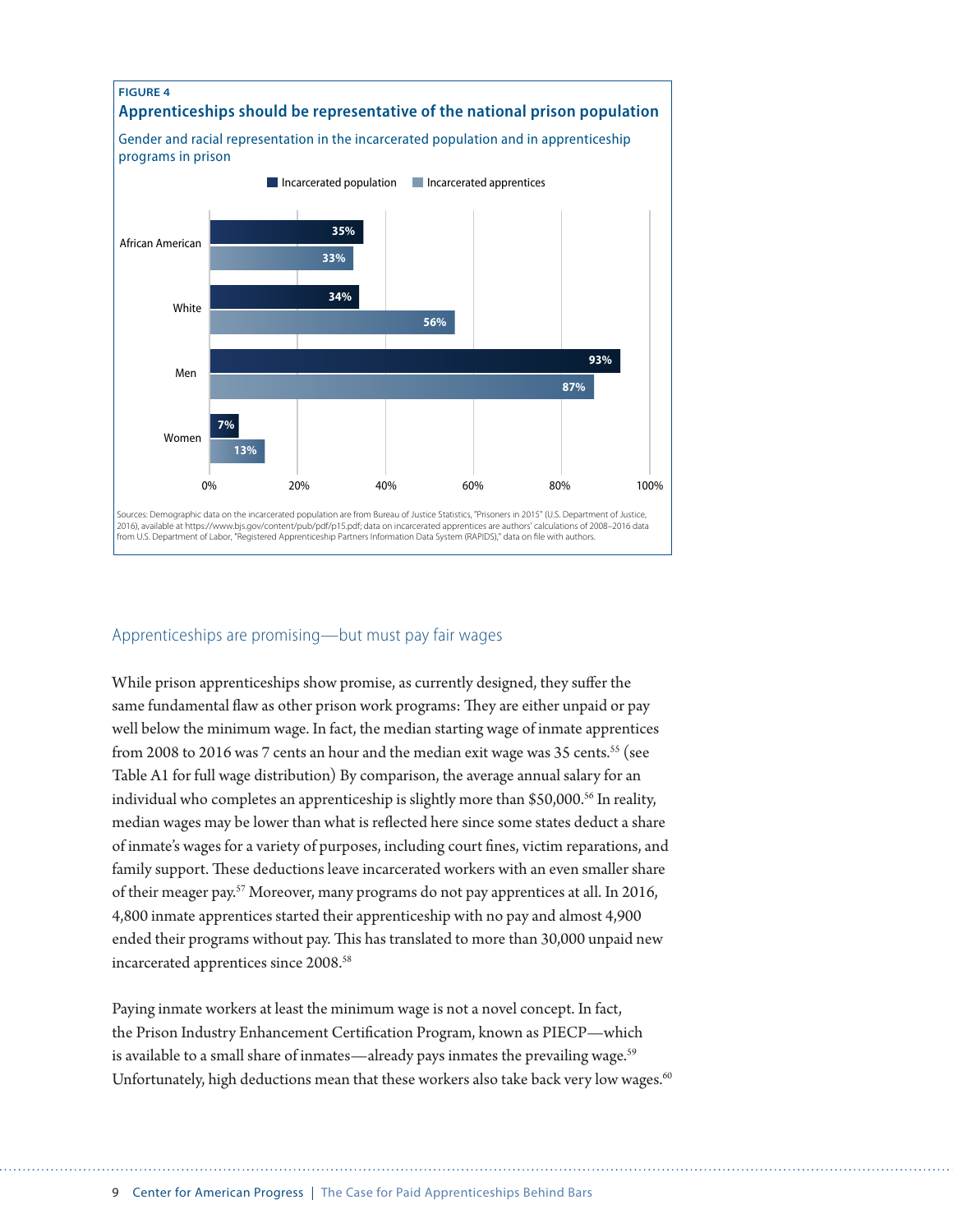Prison apprenticeships would be much more beneficial to apprentices if they paid better wages. The formerly incarcerated often find hefty financial burdens waiting for them upon release. Furthermore, many face significant court fees and fines accumulated during incarceration that can push them into debt.<sup>61</sup> Returning citizens also face the challenge of returning to families that have suffered financially as a result of that individual's incarceration, due to the loss of family income or to the lack of child support.  $62$  Indeed, 2 in 3 families of incarcerated individuals reported difficulty meeting basic needs because of a family member's incarceration, and almost 20 percent of families with incarcerated members were unable to afford housing due to the loss of income resulting from their family members' incarceration.<sup>63</sup> Paying inmates could help keep their families afloat financially while they are incarcerated.

# Conclusion

Returning citizens face many barriers to re-entering the labor market upon their release. Apprenticeships can help smooth this difficult transition by equipping returning citizens with real-world, in-demand skills that can improve employment and earnings prospects going forward and reduce the likelihood of recidivism.

To be clear, apprenticeships are not a panacea—they cannot wholly alleviate the discrimination that the formerly incarcerated, especially individuals of color and people with disabilities, face in the labor market. Other policy changes, such as fair chance hiring, record-clearing, inmate access to Pell Grants, and other criminal justice reforms are badly needed as well. But apprenticeships do offer one policy solution for putting a more secure future within reach for returning citizens and their families.

While the number of apprenticeship programs in prisons is growing, they are still too rare in America's massive correctional system. Policymakers should expand access to apprenticeship programs for incarcerated individuals by investing in strategies to develop high-quality apprenticeship and pre-apprenticeship programs. At a minimum, high-quality programs should have relationships with outside employers and unions to help establish connections to jobs upon release. Policymakers should also consider amending the FLSA to explicitly include incarcerated workers, to ensure that they are paid at least the minimum wage for apprenticeships and other forms of prison work. Additionally, although certain apprenticeship programs have collected data on postrelease employment and recidivism of those who have gone through the programs, the DOL should standardize this data collection across all apprenticeship programs.

As America begins to come to terms with the damage the carceral state is exacting on its citizens—disproportionately people of color and individuals with disabilities paid apprenticeships for inmates offer an evidence-backed plan to give newly released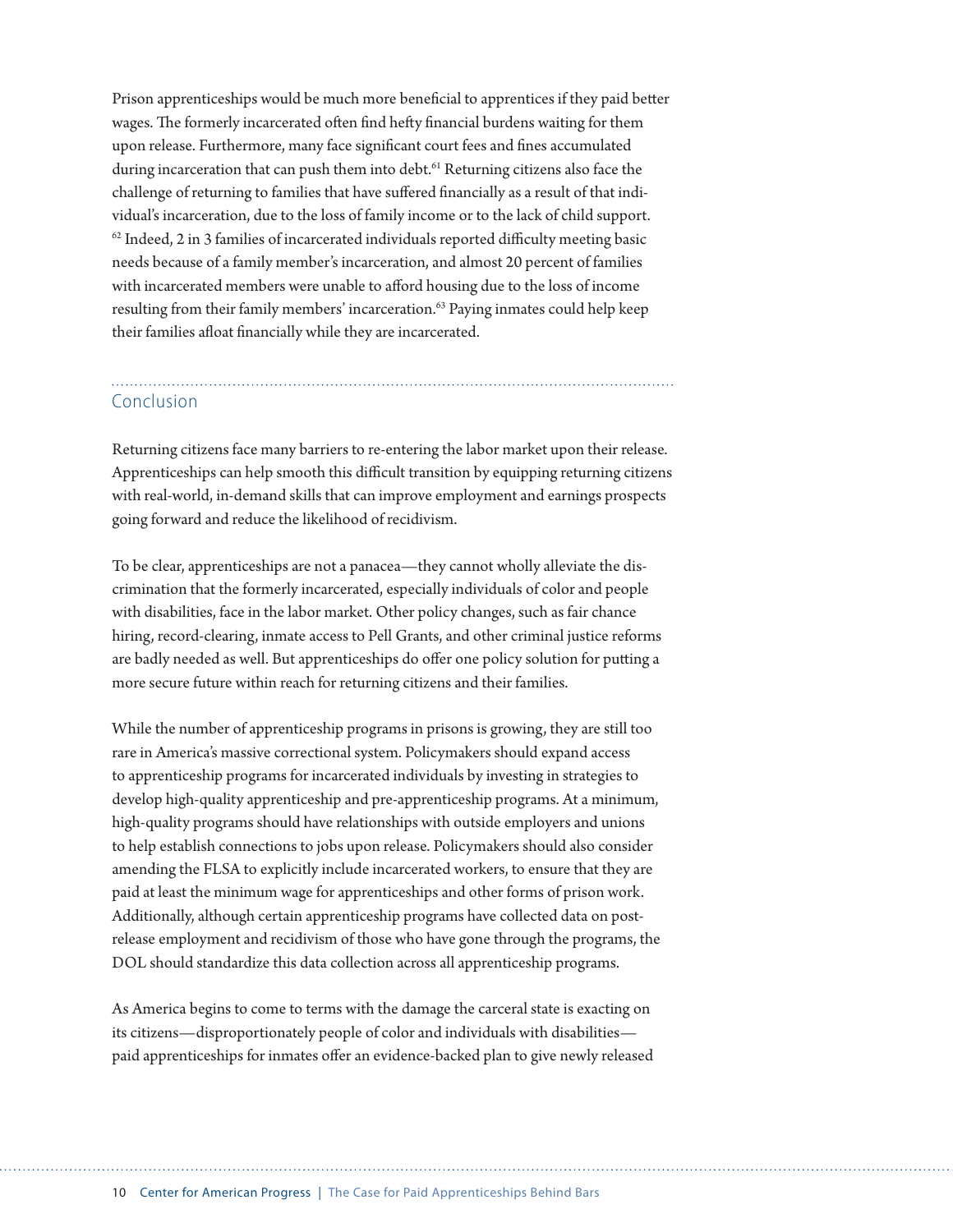individuals the skills and experience they need to secure gainful employment once they return to their communities. These apprenticeships benefit not only inmates but also their communities, since returning citizens will have the skills to be productive members of their community. Policymakers should take note.

*Annie McGrew is a Special Assistant for the Economic Policy team at the Center for American Progress. Angela Hanks is the Associate Director for Workforce Development Policy on the Economic Policy team at the Center.*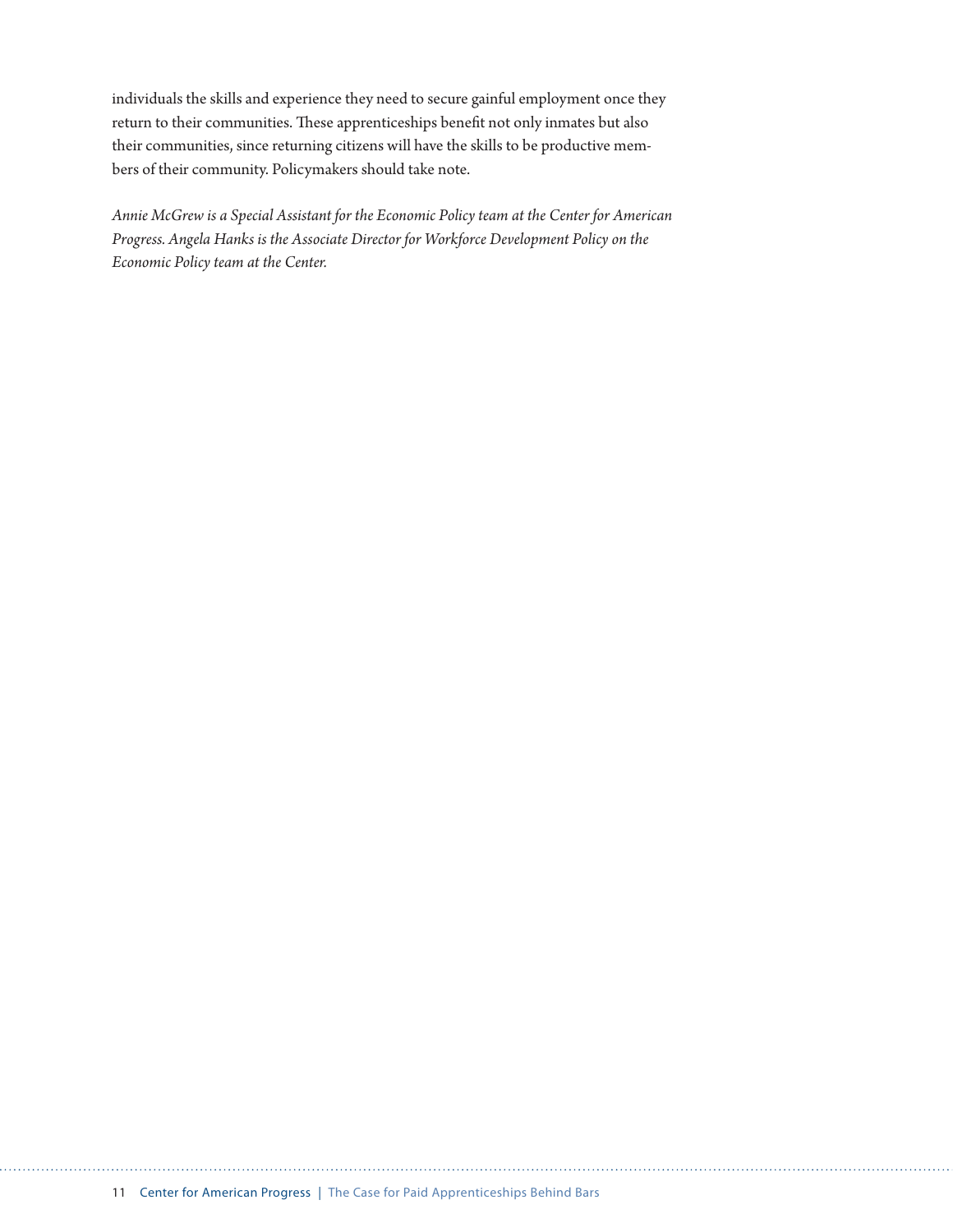| Appendix |  |  |
|----------|--|--|

#### Administration of the Registered Apprenticeship program in the United States

The DOL's Office of Apprenticeship administers the RA system. As noted in a CAP report, "Training for Success," the system consists of a national office, six regional offices,<sup>64</sup> and local offices in each state.<sup>65</sup> The Office of Apprenticeship directly administers the program in 25 states and delegates some operational authority to state apprenticeship agencies in 25 states and the District of Columbia.

The Office of Apprenticeship is responsible for:

- Program approval and standards
- Program and apprentice registration
- Worker safety and health
- Issuing certificates of completion
- Ensuring that programs offer high-quality training
- Promoting apprenticeships to employers

State apprenticeship agencies devote most of their resources to approving new occupations for apprenticeship and on program and apprentice registration with the DOL.<sup>66</sup> All apprenticeships culminate in a nationally recognized certificate issued by the DOL.<sup>67</sup>

## **TABLE A1 Wages for incarcerated apprentices are extremely low**

Starting and exit wage distribution of incarcerated apprentices

| <b>Percentile</b> | <b>Starting wage</b> | <b>Number of inmate</b><br>apprentices that<br>received this starting<br>wage or below from<br>2008 to 2016 | <b>Exit wage</b> | <b>Number of inmate</b><br>apprentices that<br>exited the program<br>at this wage or below<br>from 2008 to 2016 |
|-------------------|----------------------|-------------------------------------------------------------------------------------------------------------|------------------|-----------------------------------------------------------------------------------------------------------------|
| 1%                | \$0.00               | 680                                                                                                         | \$0.00           | 633                                                                                                             |
| 5%                | \$0.00               | 3,398                                                                                                       | \$0.01           | 3,165                                                                                                           |
| 10%               | \$0.00               | 6,797                                                                                                       | \$0.01           | 6,329                                                                                                           |
| 25%               | \$0.00               | 16,992                                                                                                      | \$0.10           | 15,823                                                                                                          |
| 50%               | \$0.07               | 33,984                                                                                                      | \$0.35           | 31,647                                                                                                          |
| 75%               | \$0.25               | 50,975                                                                                                      | \$1.00           | 47,470                                                                                                          |
| 90%               | \$0.60               | 61,170                                                                                                      | \$7.25           | 56,964                                                                                                          |
| 95%               | \$1.00               | 64,569                                                                                                      | \$7.25           | 60,128                                                                                                          |
| 99%               | \$7.95               | 67,287                                                                                                      | \$8.00           | 62,660                                                                                                          |

Source: Authors' calculations of 2008–2016 data from U.S. Department of Labor "Registered Apprenticeship Partners Information Data System (RAPIDS)," data on file with authors.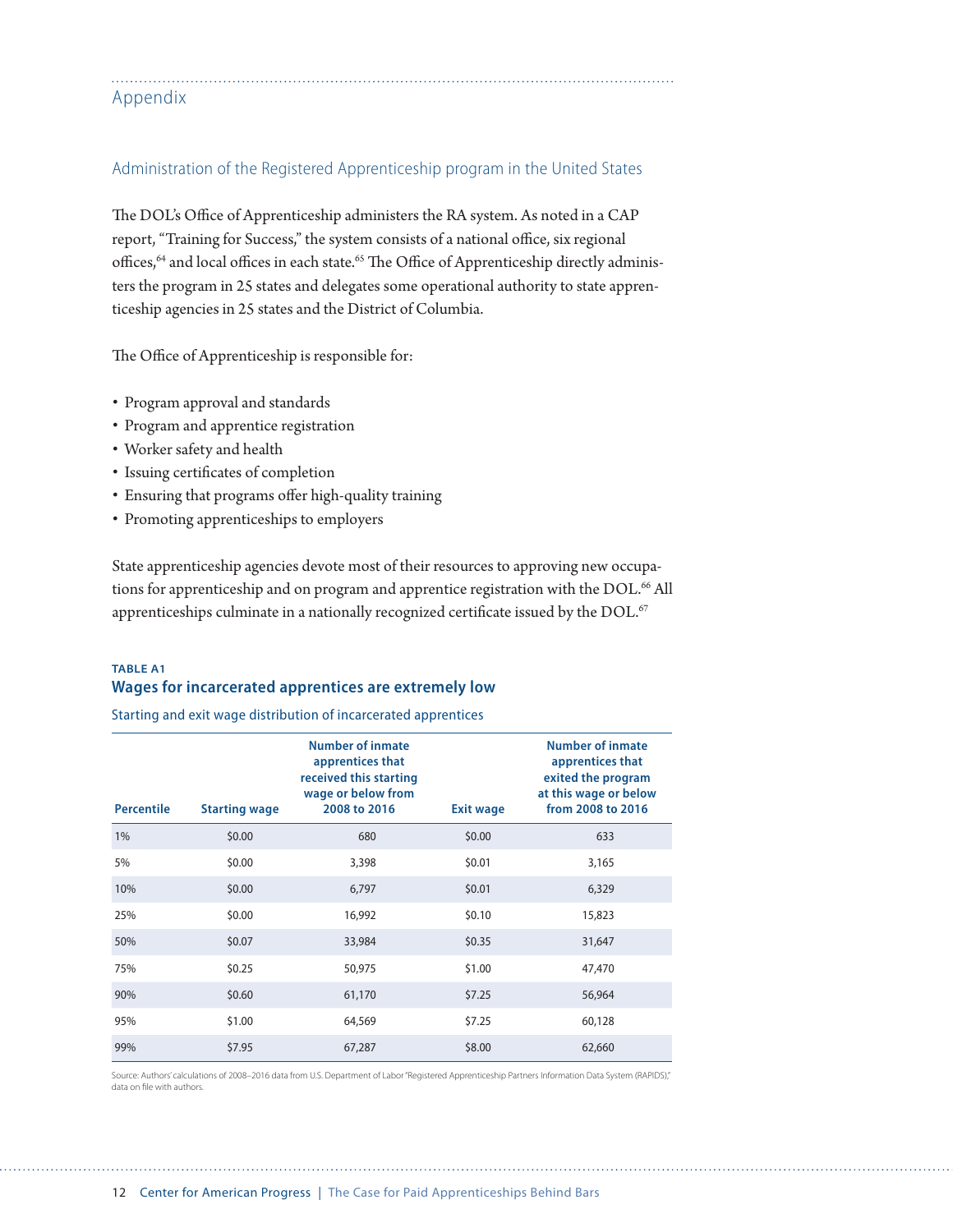## Endnotes

- 1 Kai Wright," Boxed In: How a Criminal Record Keeps You Unemployed For Life," *The Nation*, November 6, 2013, available at [https://www.thenation.com/article/boxed-how-criminal](https://www.thenation.com/article/boxed-how-criminal-record-keeps-you-unemployed-life/)[record-keeps-you-unemployed-life/](https://www.thenation.com/article/boxed-how-criminal-record-keeps-you-unemployed-life/).
- 2 The Sentencing Project, "Poverty and Opportunity Profile: Americans with Criminal Records" (2015), available at [http://](http://www.sentencingproject.org/wp-content/uploads/2015/11/Americans-with-Criminal-Records-Poverty-and-Opportunity-Profile.pdf) [www.sentencingproject.org/wp-content/uploads/2015/11/](http://www.sentencingproject.org/wp-content/uploads/2015/11/Americans-with-Criminal-Records-Poverty-and-Opportunity-Profile.pdf) [Americans-with-Criminal-Records-Poverty-and-Opportuni](http://www.sentencingproject.org/wp-content/uploads/2015/11/Americans-with-Criminal-Records-Poverty-and-Opportunity-Profile.pdf)[ty-Profile.pdf.](http://www.sentencingproject.org/wp-content/uploads/2015/11/Americans-with-Criminal-Records-Poverty-and-Opportunity-Profile.pdf)
- 3 Rebecca Vallas and Sharon Dietrich, "One Strike and You're Out: How We Can Eliminate Barriers to Economic Security and Mobility for People with Criminal Records" (Washington: Center for American Progress, 2014), available at [https://www.americanprogress.org/issues/poverty/](https://www.americanprogress.org/issues/poverty/reports/2014/12/02/102308/one-strike-and-youre-out/) [reports/2014/12/02/102308/one-strike-and-youre-out/.](https://www.americanprogress.org/issues/poverty/reports/2014/12/02/102308/one-strike-and-youre-out/)
- 4 U.S. Census Bureau, "QuickFacts: United States," available at <https://www.census.gov/quickfacts/table/PST045216/00> (last accessed April 2017).
- 5 Bureau of Justice Statistics, *Prisoners in 2015* (U.S. Department of Justice, 2016), available at [https://www.bjs.gov/](https://www.bjs.gov/content/pub/pdf/p15.pdf) [content/pub/pdf/p15.pdf.](https://www.bjs.gov/content/pub/pdf/p15.pdf)
- 6 Ibid.
- 7 Authors' calculations of Ibid.
- 8 Authors' calculation of data for women 16 years and older from the U.S. Census Bureau, "Annual Estimates of the Resident Population by Sex, Age, Race, and Hispanic Origin for the United States and States: April 1, 2010 to July 1, 2015," available at [https://factfinder.census.gov/faces/nav/](https://factfinder.census.gov/faces/nav/jsf/pages/index.xhtml) [jsf/pages/index.xhtml](https://factfinder.census.gov/faces/nav/jsf/pages/index.xhtml) (last accessed April 2017).
- 9 Sarah Childress, "Michelle Alexander: 'A System of Racial and Social Control", Frontline, April 29, 2014, available at [http://](http://www.pbs.org/wgbh/frontline/article/michelle-alexander-a-system-of-racial-and-social-control/) [www.pbs.org/wgbh/frontline/article/michelle-alexander-a](http://www.pbs.org/wgbh/frontline/article/michelle-alexander-a-system-of-racial-and-social-control/)[system-of-racial-and-social-control/](http://www.pbs.org/wgbh/frontline/article/michelle-alexander-a-system-of-racial-and-social-control/).
- 10 Rebecca Vallas and others, "Removing Barriers to Opportunity for Parents With Criminal Records and Their Children: A Two-Generation Approach" (Washington: Center for American Progress, 2015), available at [https://www.american](https://www.americanprogress.org/issues/poverty/reports/2015/12/10/126902/removing-barriers-to-opportunity-for-parents-with-criminal-records-and-their-children/)[progress.org/issues/poverty/reports/2015/12/10/126902/](https://www.americanprogress.org/issues/poverty/reports/2015/12/10/126902/removing-barriers-to-opportunity-for-parents-with-criminal-records-and-their-children/) [removing-barriers-to-opportunity-for-parents-with-crimi](https://www.americanprogress.org/issues/poverty/reports/2015/12/10/126902/removing-barriers-to-opportunity-for-parents-with-criminal-records-and-their-children/)[nal-records-and-their-children/.](https://www.americanprogress.org/issues/poverty/reports/2015/12/10/126902/removing-barriers-to-opportunity-for-parents-with-criminal-records-and-their-children/)
- 11 Vallas and Dietrich, "One Strike and You're Out."
- 12 Bureau of Justice Statistics, *Prisoners in 2015.*
- 13 Devah Pager and Bruce Western, "Investigating Prisoner Reentry: The Impact of Conviction Status on the Employment Prospects of Young Men" (2009), available at [https://www.](https://www.ncjrs.gov/pdffiles1/nij/grants/228584.pdf) [ncjrs.gov/pdffiles1/nij/grants/228584.pdf.](https://www.ncjrs.gov/pdffiles1/nij/grants/228584.pdf)
- 14 Ella Baker Center for Human Rights, Forward Together, and Research Action Design, "Who Pays? The True Cost of Incarceration on Families" (2015), available at [http://ellabak](http://ellabakercenter.org/sites/default/files/downloads/who-pays.pdf)[ercenter.org/sites/default/files/downloads/who-pays.pdf.](http://ellabakercenter.org/sites/default/files/downloads/who-pays.pdf)
- 15 Vallas and others, "Removing Barriers to Opportunity for Parents With Criminal Records and Their Children."
- 16 Pager and Western, "Investigating Prisoner Reentry.
- 17 Christy Visher, Sara Debus, and Jennifer Yahner, "Employment After Prison: A Longitudinal Study of Releases in Three States" (Washington: Urban Institute, 2008), available at [http://www.urban.org/sites/default/files/](http://www.urban.org/sites/default/files/publication/32106/411778-Employment-after-Prison-A-Longitudinal-Study-of-Releasees-in-Three-States.PDF) [publication/32106/411778-Employment-after-Prison-A-](http://www.urban.org/sites/default/files/publication/32106/411778-Employment-after-Prison-A-Longitudinal-Study-of-Releasees-in-Three-States.PDF)[Longitudinal-Study-of-Releasees-in-Three-States.PDF](http://www.urban.org/sites/default/files/publication/32106/411778-Employment-after-Prison-A-Longitudinal-Study-of-Releasees-in-Three-States.PDF).

18 Ibid.

19 Lois M. Davis and others, " Evaluating the Effectiveness of Correctional Education: A Meta-Analysis of Programs That Provide Education to Incarcerated Adults" (Santa Monica, CA: Rand Corporation, 2013), available at [http://www.rand.](http://www.rand.org/pubs/research_reports/RR266.html) [org/pubs/research\\_reports/RR266.html](http://www.rand.org/pubs/research_reports/RR266.html).

- 20 Ibid.; see also the National Institute of Justice, "Practice Profile: Corrections-Based Vocational Training Programs," available at [https://www.crimesolutions.gov/PracticeDetails.](https://www.crimesolutions.gov/PracticeDetails.aspx?ID=24) [aspx?ID=24](https://www.crimesolutions.gov/PracticeDetails.aspx?ID=24) (last accessed April 2017), which found that inmates who participated in vocational training programs had significant reductions in recidivism, and that participation in vocational training increased inmates' odds of obtaining employment following release.
- 21 Only 42 percent of incarcerated adults completed further formal education during their incarceration. However, more than 70 percent of incarcerated adults reported that they wanted to enroll in an academic class or program, according to the National Center for Education Statistics, *Highlights from the U.S. PIAAC Survey of Incarcerated Adults: Their Skills, Work Experience, Education, and Training* (U.S. Department of Education, 2016), available at [https://nces.ed.gov/](https://nces.ed.gov/pubs2016/2016040.pdf) [pubs2016/2016040.pdf](https://nces.ed.gov/pubs2016/2016040.pdf).
- 22 Sarah Lawrence and others, "The Practice and Promise of Prison Programing," (Washington: Urban Institute, 2002), available at [http://www.urban.org/sites/default/files/](http://www.urban.org/sites/default/files/publication/60431/410493-The-Practice-and-Promise-of-Prison-Programming.PDF) [publication/60431/410493-The-Practice-and-Promise-of-](http://www.urban.org/sites/default/files/publication/60431/410493-The-Practice-and-Promise-of-Prison-Programming.PDF)[Prison-Programming.PDF](http://www.urban.org/sites/default/files/publication/60431/410493-The-Practice-and-Promise-of-Prison-Programming.PDF).
- 23 Lois M. Davis and others, "How Effective Is Correctional Education, and Where Do We Go from Here?" (Santa Monica, CA: Rand Corporation, 2014), available at [http://www.rand.](http://www.rand.org/pubs/research_reports/RR564.html) [org/pubs/research\\_reports/RR564.html](http://www.rand.org/pubs/research_reports/RR564.html).
- 24 Lawrence and others, "The Practice and Promise of Prison Programing."
- 25 Rand Corporation, "Prison-Based Education Declined During Economic Downturn; More Work Is Needed to Better Focus Spending," Press release, February 18, 2014, available at <http://www.rand.org/news/press/2014/02/18.html>.
- 26 U.S. Department of Education, "12,000 Incarcerated Students to Enroll in Postsecondary Educational and Training Programs Through Education Department's New Second Chance Pell Pilot Program," Press release, June 24, 2016, available at [https://www.ed.gov/news/](https://www.ed.gov/news/press-releases/12000-incarcerated-students-enroll-postsecondary-educational-and-training-programs-through-education-departments-new-second-chance-pell-pilot-program) [press-releases/12000-incarcerated-students-enroll-postsec](https://www.ed.gov/news/press-releases/12000-incarcerated-students-enroll-postsecondary-educational-and-training-programs-through-education-departments-new-second-chance-pell-pilot-program)[ondary-educational-and-training-programs-through-educa](https://www.ed.gov/news/press-releases/12000-incarcerated-students-enroll-postsecondary-educational-and-training-programs-through-education-departments-new-second-chance-pell-pilot-program)[tion-departments-new-second-chance-pell-pilot-program](https://www.ed.gov/news/press-releases/12000-incarcerated-students-enroll-postsecondary-educational-and-training-programs-through-education-departments-new-second-chance-pell-pilot-program).
- 27 Bureau of Justice Statistics, *Census of State and Federal Correctional Facilities, 2005* (U.S. Department of Justice, 2008), available at [https://www.bjs.gov/content/pub/pdf/csfcf05.](https://www.bjs.gov/content/pub/pdf/csfcf05.pdf) [pdf;](https://www.bjs.gov/content/pub/pdf/csfcf05.pdf) see also more recent data from the National Center of Education Statistics, *Highlights from the U.S. PIAAC Survey of Incarcerated Adults,* which found that 61 percent of incarcerated adults work while in prison.
- 28 Bureau of Justice Statistics, *Correctional Populations in the United States, 2015* (U.S. Department of Justice, 2016), available at<https://www.bjs.gov/content/pub/pdf/cpus15.pdf>.
- 29 Bureau of Justice Statistics, *Census of State and Federal Correctional Facilities, 2005.*
- 30 Ibid.
- 31 Ibid.
- 32 Ibid.
- 33 UNICOR, "Homepage," available at [https://www.unicor.gov/](https://www.unicor.gov/Index.aspx) [Index.aspx](https://www.unicor.gov/Index.aspx) (last accessed April 2017).